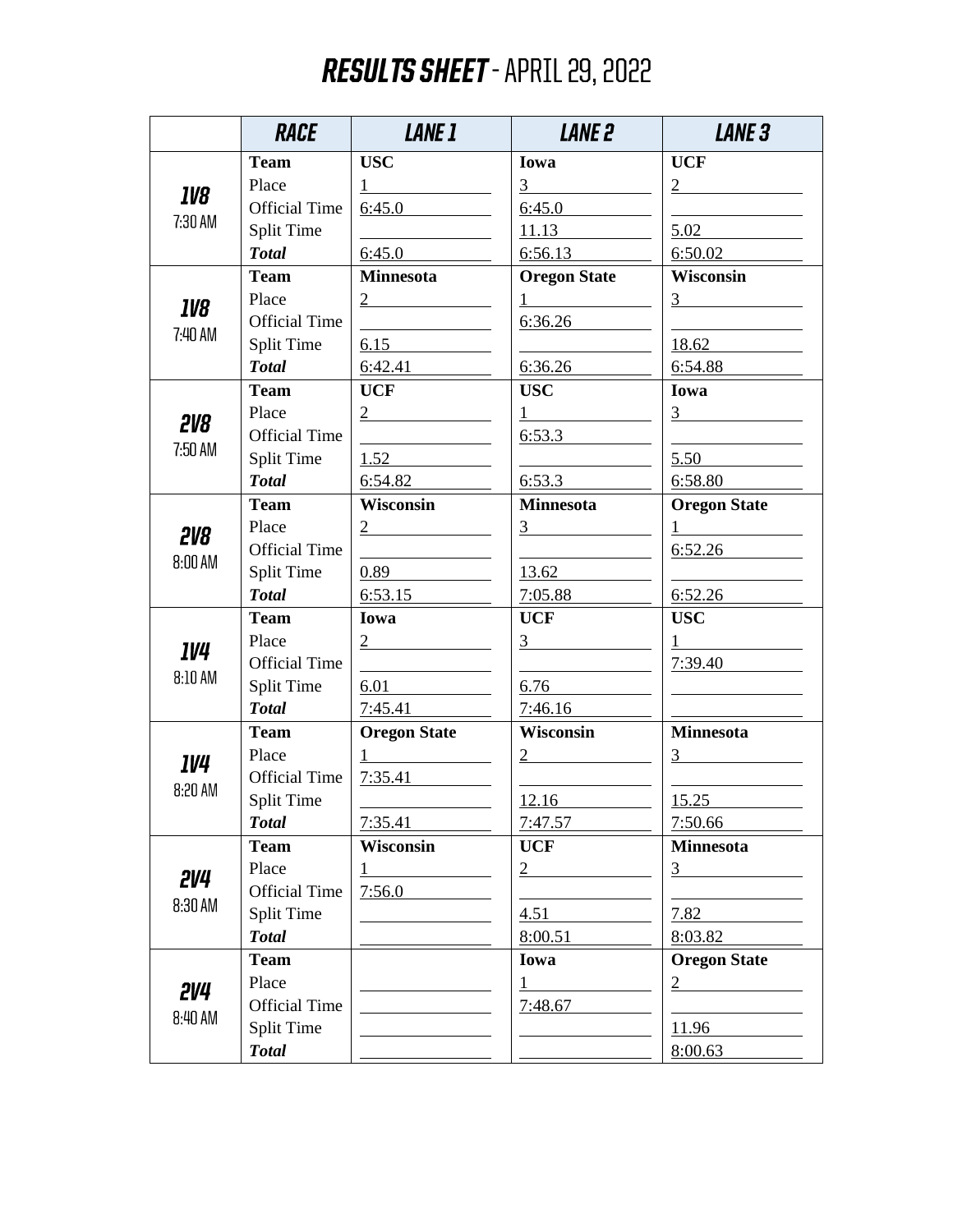| <b>Team</b>          |                                                                                                                                                                                                                                                                                  | Iowa                                                                                                                                                                                                                                                                                                                                                                          | <b>Minnesota</b>                                                                                                                 |
|----------------------|----------------------------------------------------------------------------------------------------------------------------------------------------------------------------------------------------------------------------------------------------------------------------------|-------------------------------------------------------------------------------------------------------------------------------------------------------------------------------------------------------------------------------------------------------------------------------------------------------------------------------------------------------------------------------|----------------------------------------------------------------------------------------------------------------------------------|
| Place                |                                                                                                                                                                                                                                                                                  |                                                                                                                                                                                                                                                                                                                                                                               | $\overline{2}$                                                                                                                   |
| <b>Official Time</b> |                                                                                                                                                                                                                                                                                  | 7:23.0                                                                                                                                                                                                                                                                                                                                                                        |                                                                                                                                  |
| Split Time           |                                                                                                                                                                                                                                                                                  |                                                                                                                                                                                                                                                                                                                                                                               | 12.40                                                                                                                            |
| <b>Total</b>         |                                                                                                                                                                                                                                                                                  |                                                                                                                                                                                                                                                                                                                                                                               | 7:35.40                                                                                                                          |
|                      |                                                                                                                                                                                                                                                                                  | <b>UCF</b>                                                                                                                                                                                                                                                                                                                                                                    | Wisconsin                                                                                                                        |
| Place                |                                                                                                                                                                                                                                                                                  | $\overline{2}$                                                                                                                                                                                                                                                                                                                                                                | 1                                                                                                                                |
| <b>Official Time</b> |                                                                                                                                                                                                                                                                                  |                                                                                                                                                                                                                                                                                                                                                                               | 7:17.25                                                                                                                          |
|                      |                                                                                                                                                                                                                                                                                  |                                                                                                                                                                                                                                                                                                                                                                               |                                                                                                                                  |
|                      |                                                                                                                                                                                                                                                                                  |                                                                                                                                                                                                                                                                                                                                                                               |                                                                                                                                  |
|                      |                                                                                                                                                                                                                                                                                  |                                                                                                                                                                                                                                                                                                                                                                               | Iowa                                                                                                                             |
|                      |                                                                                                                                                                                                                                                                                  |                                                                                                                                                                                                                                                                                                                                                                               | 2                                                                                                                                |
|                      |                                                                                                                                                                                                                                                                                  |                                                                                                                                                                                                                                                                                                                                                                               |                                                                                                                                  |
|                      |                                                                                                                                                                                                                                                                                  |                                                                                                                                                                                                                                                                                                                                                                               | 25.96                                                                                                                            |
|                      |                                                                                                                                                                                                                                                                                  |                                                                                                                                                                                                                                                                                                                                                                               | 8:27.56                                                                                                                          |
|                      |                                                                                                                                                                                                                                                                                  |                                                                                                                                                                                                                                                                                                                                                                               | Iowa                                                                                                                             |
|                      |                                                                                                                                                                                                                                                                                  | $\frac{2}{ }$                                                                                                                                                                                                                                                                                                                                                                 | $1 \quad \blacksquare$                                                                                                           |
|                      |                                                                                                                                                                                                                                                                                  |                                                                                                                                                                                                                                                                                                                                                                               | 8:01.54                                                                                                                          |
|                      |                                                                                                                                                                                                                                                                                  |                                                                                                                                                                                                                                                                                                                                                                               |                                                                                                                                  |
|                      |                                                                                                                                                                                                                                                                                  |                                                                                                                                                                                                                                                                                                                                                                               |                                                                                                                                  |
|                      |                                                                                                                                                                                                                                                                                  | Iowa                                                                                                                                                                                                                                                                                                                                                                          | <b>Wisconsin</b>                                                                                                                 |
|                      |                                                                                                                                                                                                                                                                                  |                                                                                                                                                                                                                                                                                                                                                                               | $\overline{2}$                                                                                                                   |
| <b>Official Time</b> |                                                                                                                                                                                                                                                                                  |                                                                                                                                                                                                                                                                                                                                                                               | 7:50.20                                                                                                                          |
|                      |                                                                                                                                                                                                                                                                                  |                                                                                                                                                                                                                                                                                                                                                                               |                                                                                                                                  |
|                      |                                                                                                                                                                                                                                                                                  | 8:00.70                                                                                                                                                                                                                                                                                                                                                                       |                                                                                                                                  |
|                      |                                                                                                                                                                                                                                                                                  |                                                                                                                                                                                                                                                                                                                                                                               |                                                                                                                                  |
| <b>Team</b>          | <b>Minnesota</b>                                                                                                                                                                                                                                                                 | <b>USC</b>                                                                                                                                                                                                                                                                                                                                                                    | Wisconsin                                                                                                                        |
| Place                | 2                                                                                                                                                                                                                                                                                |                                                                                                                                                                                                                                                                                                                                                                               | 3                                                                                                                                |
|                      |                                                                                                                                                                                                                                                                                  | 6:46.84                                                                                                                                                                                                                                                                                                                                                                       |                                                                                                                                  |
|                      |                                                                                                                                                                                                                                                                                  |                                                                                                                                                                                                                                                                                                                                                                               |                                                                                                                                  |
| <b>Split Time</b>    | 1.15                                                                                                                                                                                                                                                                             |                                                                                                                                                                                                                                                                                                                                                                               | 13.60                                                                                                                            |
| <b>Total</b>         | 6:47.99                                                                                                                                                                                                                                                                          |                                                                                                                                                                                                                                                                                                                                                                               | 7:00.44                                                                                                                          |
| <b>Team</b>          | <b>UCF</b>                                                                                                                                                                                                                                                                       | <b>Oregon State</b>                                                                                                                                                                                                                                                                                                                                                           | Iowa                                                                                                                             |
| Place                | $\frac{2}{ }$                                                                                                                                                                                                                                                                    | $1$ and $\overline{\phantom{a}1}$ and $\overline{\phantom{a}1}$ and $\overline{\phantom{a}1}$ and $\overline{\phantom{a}1}$ and $\overline{\phantom{a}1}$ and $\overline{\phantom{a}1}$ and $\overline{\phantom{a}1}$ and $\overline{\phantom{a}1}$ and $\overline{\phantom{a}1}$ and $\overline{\phantom{a}1}$ and $\overline{\phantom{a}1}$ and $\overline{\phantom{a}1}$ a | $\frac{3}{2}$                                                                                                                    |
| <b>Official Time</b> |                                                                                                                                                                                                                                                                                  | 6:43.90                                                                                                                                                                                                                                                                                                                                                                       |                                                                                                                                  |
| <b>Split Time</b>    | 12.41                                                                                                                                                                                                                                                                            | <u> The Common State of the Common State of the Common State of the Common State of the Common State of the Common State of the Common State of the Common State of the Common State of the Common State of the Common State of </u>                                                                                                                                          | 17.77                                                                                                                            |
| <b>Total</b>         | 6:56.31                                                                                                                                                                                                                                                                          |                                                                                                                                                                                                                                                                                                                                                                               | 7:01.67                                                                                                                          |
| <b>Team</b>          | Wisconsin                                                                                                                                                                                                                                                                        | <b>USC</b>                                                                                                                                                                                                                                                                                                                                                                    | <b>Minnesota</b>                                                                                                                 |
| Place                | $\frac{2}{ }$                                                                                                                                                                                                                                                                    | $1$ and $\sim$                                                                                                                                                                                                                                                                                                                                                                |                                                                                                                                  |
| <b>Official Time</b> |                                                                                                                                                                                                                                                                                  | 6:56.41                                                                                                                                                                                                                                                                                                                                                                       | $\frac{3}{2}$<br>$\overline{\phantom{a}}$ and $\overline{\phantom{a}}$ and $\overline{\phantom{a}}$ and $\overline{\phantom{a}}$ |
| <b>Split Time</b>    | 0.90                                                                                                                                                                                                                                                                             |                                                                                                                                                                                                                                                                                                                                                                               | 11.25                                                                                                                            |
| <b>Total</b>         | 6:57.51                                                                                                                                                                                                                                                                          |                                                                                                                                                                                                                                                                                                                                                                               | 7:07.66                                                                                                                          |
| <b>Team</b>          | Iowa                                                                                                                                                                                                                                                                             | <b>UCF</b>                                                                                                                                                                                                                                                                                                                                                                    | <b>Oregon State</b>                                                                                                              |
| Place                | $\frac{3}{2}$                                                                                                                                                                                                                                                                    | $\frac{2}{\sqrt{2}}$                                                                                                                                                                                                                                                                                                                                                          | $1$ and $\sim$                                                                                                                   |
| <b>Official Time</b> |                                                                                                                                                                                                                                                                                  | <u>and the state of the state of the state of the state of the state of the state of the state of the state of the state of the state of the state of the state of the state of the state of the state of the state of the state</u>                                                                                                                                          | 6:56.30                                                                                                                          |
| <b>Split Time</b>    | 9.0                                                                                                                                                                                                                                                                              | 5.0                                                                                                                                                                                                                                                                                                                                                                           |                                                                                                                                  |
|                      | Team<br><b>Split Time</b><br><b>Total</b><br><b>Team</b><br>Place<br><b>Official Time</b><br><b>Split Time</b><br><b>Total</b><br><b>Team</b><br>Place<br><b>Official Time</b><br><b>Split Time</b><br><b>Total</b><br><b>Team</b><br>Place<br><b>Split Time</b><br><b>Total</b> | <b>Official Time</b>                                                                                                                                                                                                                                                                                                                                                          | 9.08<br>7:26.33<br>Wisconsin<br>8:01.60<br><b>Minnesota</b><br>13.88<br>8:15.42<br>10.50                                         |

| 1V4<br>Wisconsin<br>רזמרי<br>Mi<br>$\overline{ }$<br>linnesota<br>Team<br>UDU |  |
|-------------------------------------------------------------------------------|--|
|-------------------------------------------------------------------------------|--|